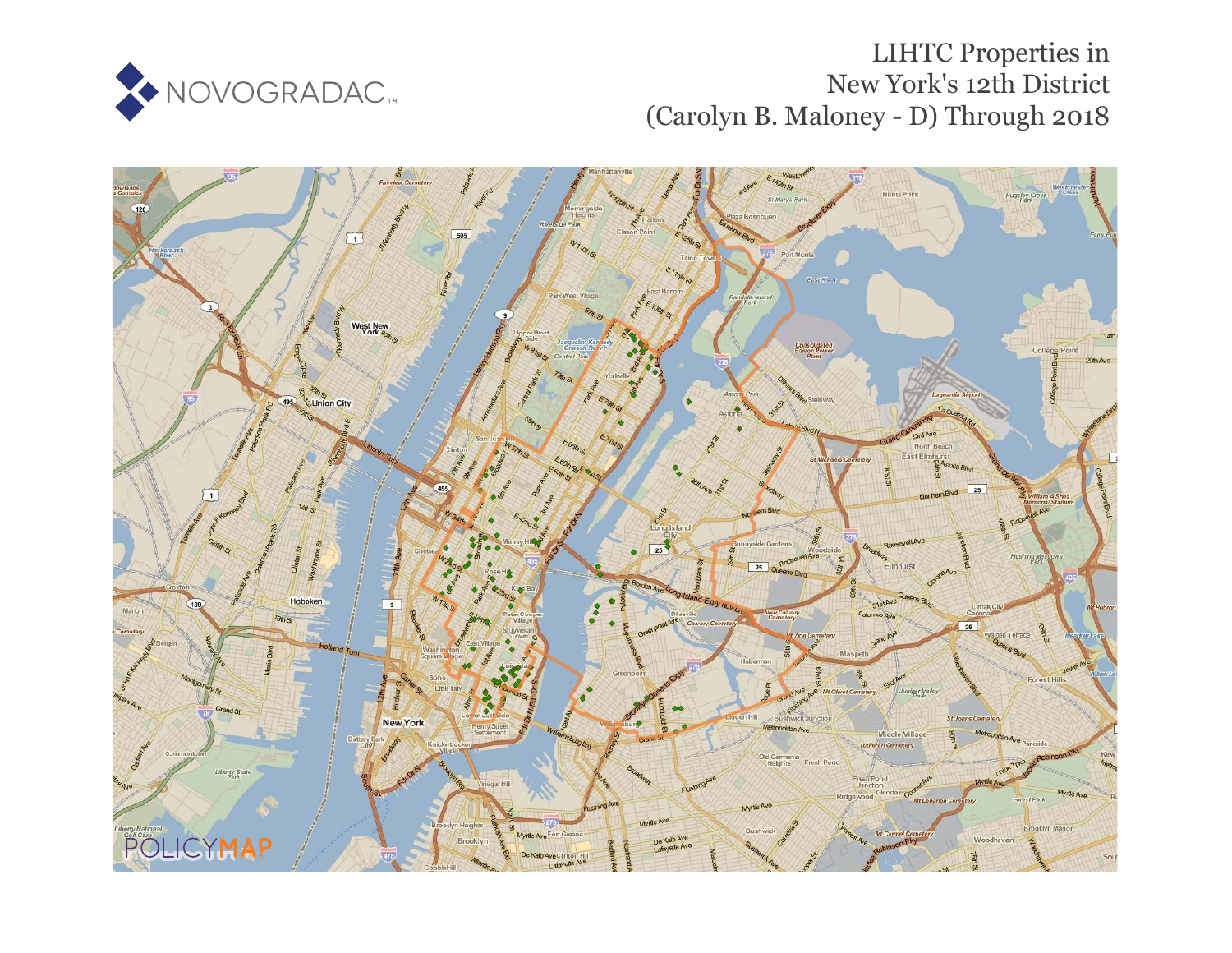| <b>Project Name</b>                                                                 | <b>Address</b>                    | <b>City</b>         | <b>State</b>     | <b>Zip Code</b> | <b>Nonprofit</b><br><b>Sponsor</b> | <b>Allocation</b><br>Year | <b>Annual</b><br><b>Allocated</b><br><b>Amount</b> | <b>Year PIS</b> | <b>Construction Type</b>  | <b>Total</b><br><b>Units</b> | Low<br><b>Income</b><br><b>Units</b> | <b>Rent or</b><br><b>Income</b><br><b>Ceiling</b> | <b>Credit %</b>                           | <b>Tax-Exempt</b><br><b>Bond</b> | <b>HUD Multi-Family</b><br>Financing/<br><b>Rental Assistance</b> |
|-------------------------------------------------------------------------------------|-----------------------------------|---------------------|------------------|-----------------|------------------------------------|---------------------------|----------------------------------------------------|-----------------|---------------------------|------------------------------|--------------------------------------|---------------------------------------------------|-------------------------------------------|----------------------------------|-------------------------------------------------------------------|
| CHELSEA RESIDENCE 202 W 24TH ST NEW YORK                                            |                                   |                     | NY.              | 10011           | Yes                                | 2003                      | \$800,000                                          | 2004            | Acquisition and Rehab 167 |                              | 167                                  | <b>50% AMGI</b>                                   | $70\,\%$ present $\,$ No value            |                                  |                                                                   |
| <b>CAROL L WATSON</b><br>HOUSE/BITMAN RIVAS 299 E THIRD ST NEW YORK<br><b>HOUSE</b> |                                   |                     | $_{\mathrm{NY}}$ | 10009           | Yes                                | 2003                      | \$1,106,620                                        | 2005            | New Construction          | 59                           | $\mathbf 0$                          | 60% AMGI                                          | $70\,\%$ present $\,$ No $\,$<br>value    |                                  |                                                                   |
| <b>ISLA NENA APTS</b>                                                               | 734 E FIFTH ST NEW YORK           |                     | $_{\mathrm{NY}}$ | 10009           |                                    | 2004                      | \$571,012                                          | 2005            | New Construction          | 48                           | 48                                   | 60% AMGI                                          | 70 % present<br>value                     |                                  |                                                                   |
| <b>DIVERSITY HOUSES</b>                                                             | 229 E THIRD ST NEW YORK           |                     | NY               | 10009           | Yes                                | 2005                      | \$872,568                                          | 2006            | New Construction          | 44                           | 46                                   | <b>50% AMGI</b>                                   | 70 % present $\hbox{~No}$<br>value        |                                  |                                                                   |
| <b>HALLETS COVE APTS</b>                                                            | <b>20 27TH AVE</b>                | <b>ASTORIA</b>      | $_{\mathrm{NY}}$ |                 | No                                 | 2006                      | \$839,352                                          | 2007            | <b>New Construction</b>   | 60                           | 58                                   | <b>50% AMGI</b>                                   | 70 % present $\hbox{~No}$<br>value        |                                  |                                                                   |
| <b>PALMER'S DOCK</b>                                                                | 20 N FIFTH ST                     | <b>BROOKLYN</b>     | $_{\mathrm{NY}}$ | 11249           | No                                 | 2007                      | \$1,849,999                                        | 2008            | New Construction          | 113                          | 95                                   | 60% AMGI                                          | $70\,\%$ present $\,$ No value            |                                  |                                                                   |
| <b>HOUR APARTMENT</b><br><b>HOUSE III</b>                                           | 36-11 12TH<br><b>STREET</b>       | LONG ISLAND CITY NY |                  | 11106           | Yes                                | 2012                      | \$342,044                                          | 2013            | <b>New Construction</b>   | 18                           | 18                                   | 50% AMGI                                          | 70 % present $\hbox{~No}$<br>value        |                                  | No                                                                |
| 238 EAST 95TH ST                                                                    | 1831 SECOND<br><b>AVENUE</b>      | <b>NEW YORK</b>     | NY               | 10128           | No                                 | 1998                      | \$291,380                                          | 2000            | New Construction          | 19                           | 18                                   | 60% AMGI                                          | $30$ % present $\,$ $\rm Yes$<br>value    |                                  | No                                                                |
| <b>NORTH BROOKLYN</b><br><b>ESTATES</b>                                             | 1134<br>MANHATTAN<br>AVE          | <b>BROOKLYN</b>     | $_{\mathrm{NY}}$ | 11222           | Yes                                | 2002                      | \$0                                                | 2002            | Acquisition and Rehab 18  |                              | 15                                   |                                                   | Not<br>Indicated                          | No                               |                                                                   |
| FROST STREET APARTM 59 FROST                                                        |                                   | <b>BROOKLYN</b>     | $_{\mathrm{NY}}$ | 11211           | No                                 | 2014                      | \$836,000                                          | 2015            | <b>New Construction</b>   | 47                           | ${\bf 38}$                           | 60% AMGI                                          | 70 % present $\hbox{~No}$<br>value        |                                  | No                                                                |
| THE MEEKERMAN                                                                       | 410<br>MANHATTAN<br><b>AVENUE</b> | <b>BROOKLYN</b>     | NY               | 11217           | Yes                                | 2016                      | \$950,000                                          | 2017            | New Construction          | 50                           | 39                                   | 60% AMGI                                          | 70 % present<br>value                     |                                  | $\rm No$                                                          |
| THE STRATHMORE                                                                      | 408 E 84TH ST NEW YORK            |                     | N <sub>Y</sub>   | 10028           | No                                 | 1997                      | \$0                                                | 1997            | <b>New Construction</b>   | 180                          | 36                                   |                                                   | $30\,\%$ present $\,$ $\rm{Yes}$<br>value |                                  |                                                                   |
| <b>FILMORE APTS</b>                                                                 | 223 E SIXTH ST NEW YORK           |                     | NY.              | 10003           | No                                 | 1995                      | \$0                                                | 1997            | <b>New Construction</b>   | 86                           | 17                                   |                                                   | 30 % present $\gamma_{\rm{es}}$<br>value  |                                  |                                                                   |

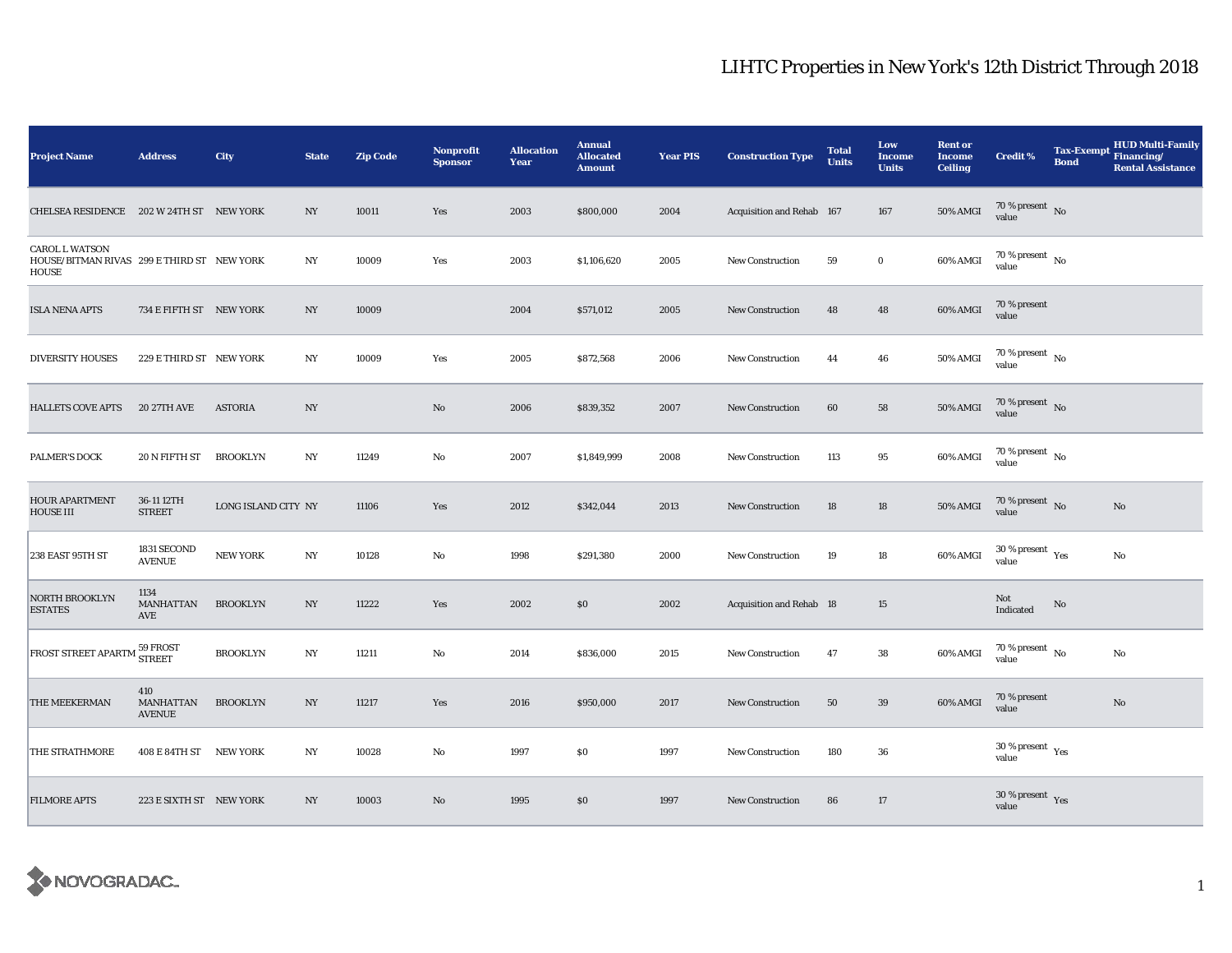| <b>Project Name</b>                           | <b>Address</b>                                                       | City             | <b>State</b>     | <b>Zip Code</b> | <b>Nonprofit</b><br><b>Sponsor</b> | <b>Allocation</b><br>Year | <b>Annual</b><br><b>Allocated</b><br><b>Amount</b> | <b>Year PIS</b>      | <b>Construction Type</b> | <b>Total</b><br><b>Units</b> | Low<br><b>Income</b><br><b>Units</b> | <b>Rent or</b><br><b>Income</b><br><b>Ceiling</b> | <b>Credit %</b>                        | <b>Bond</b>   | <b>HUD Multi-Family</b><br>Tax-Exempt Financing/<br><b>Rental Assistance</b> |
|-----------------------------------------------|----------------------------------------------------------------------|------------------|------------------|-----------------|------------------------------------|---------------------------|----------------------------------------------------|----------------------|--------------------------|------------------------------|--------------------------------------|---------------------------------------------------|----------------------------------------|---------------|------------------------------------------------------------------------------|
| <b>GERSHWIN</b>                               | 250 W 50TH ST NEW YORK                                               |                  | NY               | 10019           | $\rm No$                           | 1997                      | \$0                                                | 1998                 | New Construction         | 550                          | 110                                  |                                                   | $30\,\%$ present $\,$ Yes value        |               |                                                                              |
| <b>UNION SQUARE</b>                           | 140 FOURTH<br>$\operatorname{AVE}$                                   | NEW YORK CITY NY |                  | 10003           | $\mathbf{N}\mathbf{o}$             | 1996                      | \$0                                                | 1998                 | <b>New Construction</b>  | 240                          | 52                                   |                                                   | $30$ % present $\,$ $\rm Yes$<br>value |               |                                                                              |
| CHESAPEAKE                                    | 345 E 94TH ST                                                        | <b>NEW YORK</b>  | NY               | 10128           | $\rm No$                           | 1998                      | \$0                                                | 1999                 | New Construction         | 208                          | 43                                   |                                                   | 30 % present $\rm\,Yes$<br>value       |               |                                                                              |
| <b>PARAMOUNT</b>                              | 240 E 39TH ST NEW YORK                                               |                  | NY               | 10016           | $\mathbf{N}\mathbf{o}$             | 1997                      | \$0                                                | 1999                 | <b>New Construction</b>  | 464                          | 93                                   |                                                   | $30$ % present $\,$ $\rm Yes$<br>value |               |                                                                              |
| <b>CHELSEA VANGARD</b>                        | 77 W 24TH ST                                                         | <b>NEW YORK</b>  | $_{\mathrm{NY}}$ | 10010           | No                                 | 1998                      | \$0                                                | 2000                 | <b>New Construction</b>  | 301                          | 60                                   |                                                   | $30\,\%$ present $\,$ Yes value        |               |                                                                              |
| <b>THE SIERRA</b>                             | $130~\rm{WEST}$ $15 \rm{TH}$ $$\rm{NEW}$ $\rm{YORK}$ $$\rm{STREET}$$ |                  | $_{\mathrm{NY}}$ | 10011           | $\rm\thinspace No$                 | 2000                      | \$332,883                                          | 2002                 | <b>New Construction</b>  | 213                          | 44                                   | 50% AMGI                                          | $30\,\%$ present $\,$ Yes value        |               | No                                                                           |
| 17TH ST PROJECT                               | 105 W 17TH ST                                                        | NEW YORK         | $_{\mathrm{NY}}$ | 10011           | Yes                                | 2001                      | \$164,190                                          | 2003                 | Acquisition and Rehab 18 |                              | $18\,$                               |                                                   | Not<br>Indicated                       | $\mathbf{No}$ |                                                                              |
| SOUTH NINTH & BEDFO 60 N EIGHTH ST BROOKLYN   |                                                                      |                  | $_{\mathrm{NY}}$ | 11249           |                                    | 2002                      | \$0                                                | 2004                 | Acquisition and Rehab 6  |                              | $\overline{4}$                       |                                                   | $70\,\%$ present $\,$ No value         |               |                                                                              |
| 1865 SECOND AVE ASSO $\chi^{1865~\rm SECOND}$ |                                                                      | <b>NEW YORK</b>  | $_{\mathrm{NY}}$ | 10029           |                                    | 1988                      | \$0                                                | Insufficient<br>Data | Acquisition and Rehab 17 |                              | 17                                   |                                                   | $30$ % present $\,$ No $\,$<br>value   |               |                                                                              |
| CARNEGIE PARK TERRA LEXINGTON                 | 1501<br>AVE                                                          | <b>NEW YORK</b>  | $_{\mathrm{NY}}$ | 10029           | $\rm No$                           | 2000                      | \$0                                                | 2001                 | New Construction         | 160                          | 32                                   |                                                   | $30\,\%$ present $\,$ Yes<br>value     |               |                                                                              |
| <b>METROPOLIS</b>                             | 150 E 44TH ST                                                        | <b>NEW YORK</b>  | NY               | 10017           | No                                 | 2000                      | \$0                                                | 2001                 | <b>New Construction</b>  | 361                          | 74                                   |                                                   | $30$ % present $\,$ $\rm Yes$<br>value |               |                                                                              |
| <b>SONOMA</b>                                 | 300 E 39TH ST NEW YORK                                               |                  | $_{\mathrm{NY}}$ | 10016           | $\mathbf{N}\mathbf{o}$             | 1999                      | \$0                                                | 2001                 | New Construction         | 254                          | 64                                   |                                                   | $30\,\%$ present $\,$ Yes<br>value     |               |                                                                              |
| <b>246 E 77TH ST APTS</b>                     | 246 E 77TH ST                                                        | <b>NEW YORK</b>  | $_{\mathrm{NY}}$ | 10075           | No                                 | 2002                      | \$0                                                | 2002                 | Acquisition and Rehab 19 |                              | 18                                   |                                                   | $30\,\%$ present $\,$ Yes value        |               |                                                                              |

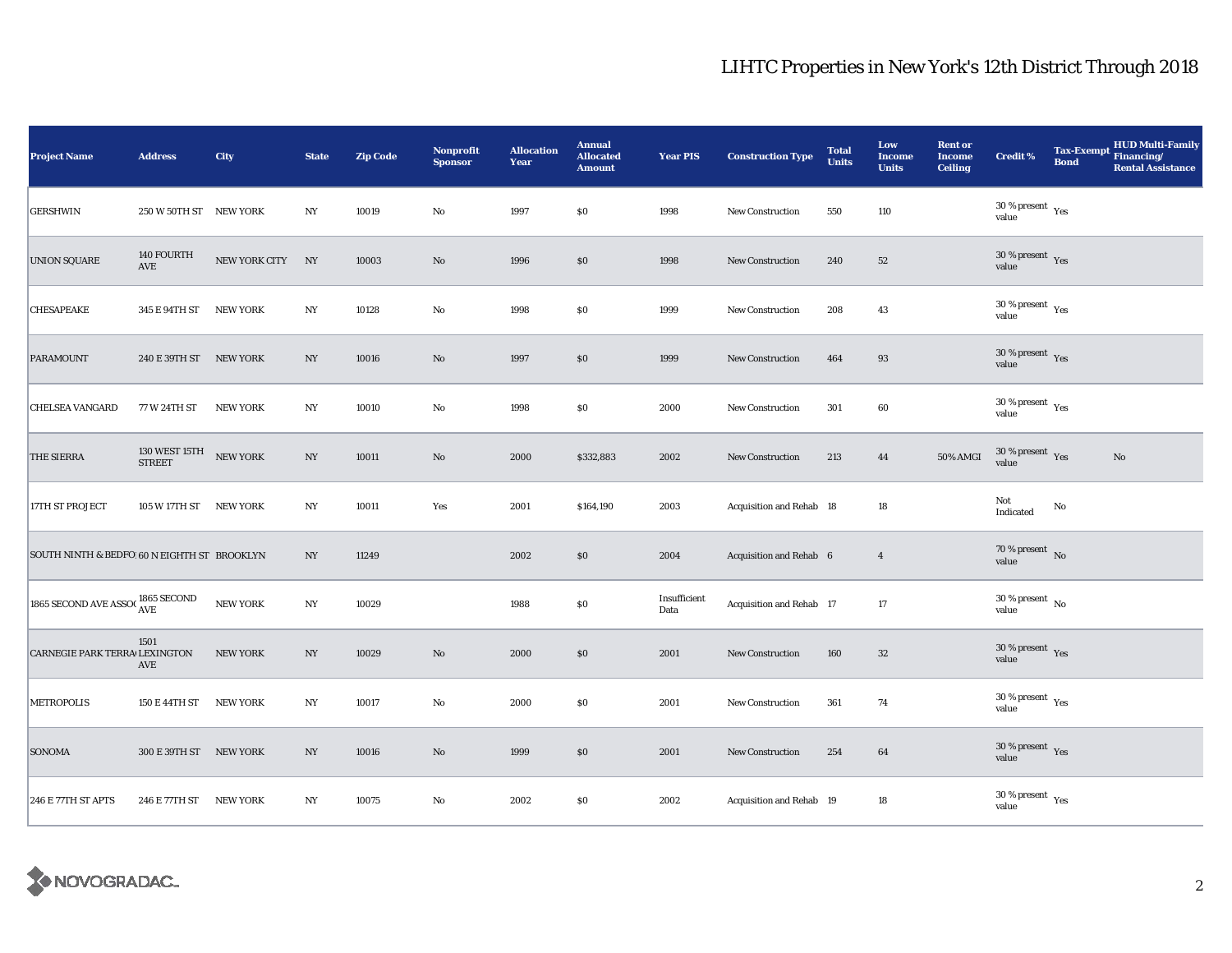| <b>Project Name</b>             | <b>Address</b>                          | City            | <b>State</b>     | <b>Zip Code</b> | <b>Nonprofit</b><br><b>Sponsor</b> | <b>Allocation</b><br>Year | <b>Annual</b><br><b>Allocated</b><br><b>Amount</b> | <b>Year PIS</b> | <b>Construction Type</b> | <b>Total</b><br><b>Units</b> | Low<br><b>Income</b><br><b>Units</b> | <b>Rent or</b><br><b>Income</b><br><b>Ceiling</b> | <b>Credit %</b>                             | <b>HUD Multi-Family</b><br>Tax-Exempt Financing/<br><b>Bond</b><br><b>Rental Assistance</b> |
|---------------------------------|-----------------------------------------|-----------------|------------------|-----------------|------------------------------------|---------------------------|----------------------------------------------------|-----------------|--------------------------|------------------------------|--------------------------------------|---------------------------------------------------|---------------------------------------------|---------------------------------------------------------------------------------------------|
| 66-68 W38TH ST                  | 66 W 38TH ST                            | <b>NEW YORK</b> | NY               | 10018           | $\rm No$                           | 2000                      | \$0                                                | 2002            | <b>New Construction</b>  | 373                          | 75                                   |                                                   | $30\,\%$ present $\,$ Yes value             |                                                                                             |
| GETHSEMANE GARDENS 342 E EIGHTH |                                         | NEW YORK        | N <sub>Y</sub>   | 10009           | Yes                                | 2000                      | $\$0$                                              | 2002            | <b>New Construction</b>  | 78                           | ${\bf 16}$                           |                                                   | $30\,\%$ present $\,$ $_{\rm Yes}$<br>value |                                                                                             |
| <b>WESTMINSTER</b>              | 180 W 20TH ST NEW YORK                  |                 | NY               | 10011           | $\rm No$                           | 2000                      | \$0                                                | 2002            | New Construction         | 254                          | 52                                   |                                                   | $30\,\%$ present $\,$ Yes value             |                                                                                             |
| 1500 LEXINGTON AVE              | 1500<br>LEXINGTON<br>AVE                | <b>NEW YORK</b> | NY               | 10029           | No                                 | 2002                      | \$0                                                | 2003            | <b>New Construction</b>  | 211                          | 42                                   |                                                   | $30$ % present $\,$ $\rm Yes$<br>value      |                                                                                             |
| <b>MAGELLAN</b>                 | 33 W 33RD ST                            | <b>NEW YORK</b> | NY               | 10001           | No                                 | 2003                      | $\$0$                                              | 2003            | New Construction         | 168                          | 34                                   |                                                   | $30\,\%$ present $\,$ Yes value             |                                                                                             |
| <b>CHELSEA APTS</b>             | $800$ AVE OF THE $\:$ NEW YORK AMERICAS |                 | $_{\mathrm{NY}}$ | 10001           | $\rm No$                           | 2003                      | \$0                                                | 2003            | <b>New Construction</b>  | 269                          | 54                                   |                                                   | $30\,\%$ present $\,$ Yes value             |                                                                                             |
| <b>BILTMORE</b>                 | 271 W 47TH ST NEW YORK                  |                 | NY               | 10036           | $\mathbf{No}$                      | 2002                      | \$0                                                | 2003            | <b>New Construction</b>  | 464                          | $92\,$                               |                                                   | $30\,\%$ present $\,$ Yes value             |                                                                                             |
| <b>REGENT TOWER</b>             | 900 EIGHTH<br>AVE                       | NEW YORK        | $_{\mathrm{NY}}$ | 10019           | No                                 | 2002                      | $\$0$                                              | 2004            | <b>New Construction</b>  | 393                          | 90                                   |                                                   | $30\,\%$ present $\,$ Yes value             |                                                                                             |
| <b>400 THIRD AVE APTS</b>       | 400 THIRD AVE NEW YORK                  |                 | NY               | 10016           | $\mathbf{N}\mathbf{o}$             | 2004                      | $\$0$                                              | 2005            | New Construction         | 30                           | 29                                   |                                                   | $30\,\%$ present $\,$ Yes<br>value          |                                                                                             |
| TOWER 31                        | 9 W 31ST ST                             | <b>NEW YORK</b> | NY               | 10001           | $\mathbf{N}\mathbf{o}$             | 2005                      | \$602,668                                          | 2005            | New Construction         | 283                          | ${\bf 59}$                           | 50% AMGI                                          | $30\,\%$ present $\,$ $\rm Yes$<br>value    |                                                                                             |
| 1115 FIRST AVE APTS             | 1115 FIRST AVE NEW YORK                 |                 | NY               | 10065           | No                                 | 2005                      | \$668,765                                          | 2006            | <b>New Construction</b>  | 45                           | 44                                   | 60% AMGI                                          | $30\%$ present Yes<br>value                 |                                                                                             |
| 76TH ST APTS                    | 417 E 76TH ST                           | <b>NEW YORK</b> | $_{\mathrm{NY}}$ | 10021           | No                                 | 2004                      | \$441,508                                          | 2006            | New Construction         | 25                           |                                      | 24 60% AMGI                                       | $30\,\%$ present $\,$ Yes value             |                                                                                             |
| <b>EXTRA PLACE APTS</b>         | <b>4 E FIRST ST</b>                     | <b>NEW YORK</b> | NY               | 10003           | Yes                                | 2004                      | \$504,494                                          | 2006            | <b>New Construction</b>  | 42                           | 41                                   | 60% AMGI                                          | $30\,\%$ present $\,$ Yes value             |                                                                                             |

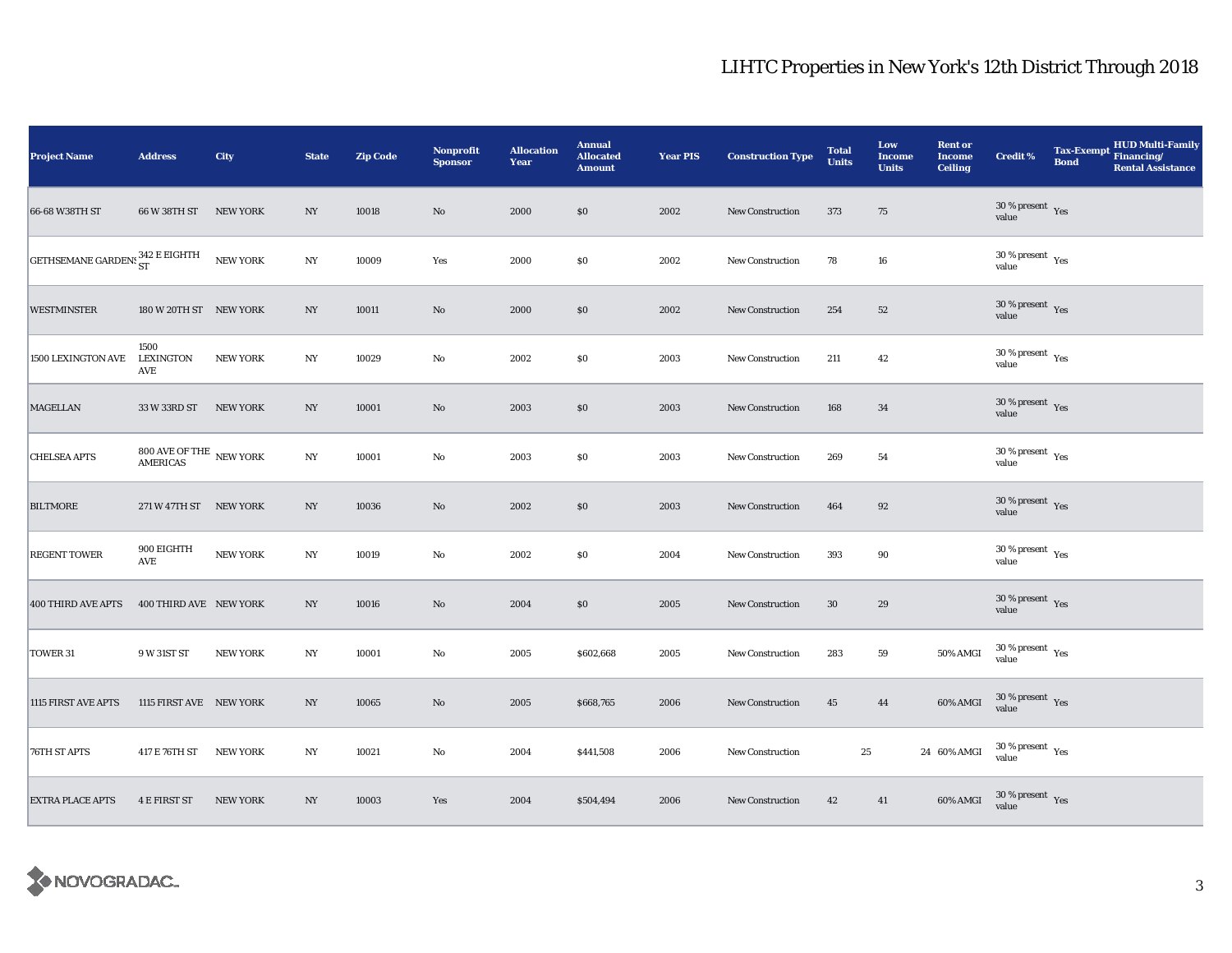| <b>Project Name</b>                 | <b>Address</b>         | City            | <b>State</b>     | <b>Zip Code</b> | <b>Nonprofit</b><br><b>Sponsor</b> | <b>Allocation</b><br>Year | <b>Annual</b><br><b>Allocated</b><br><b>Amount</b> | <b>Year PIS</b>      | <b>Construction Type</b> | <b>Total</b><br><b>Units</b> | Low<br><b>Income</b><br><b>Units</b> | <b>Rent or</b><br><b>Income</b><br><b>Ceiling</b> | <b>Credit %</b>                        | Tax-Exempt Financing/<br><b>Bond</b> | <b>HUD Multi-Family</b><br><b>Rental Assistance</b> |
|-------------------------------------|------------------------|-----------------|------------------|-----------------|------------------------------------|---------------------------|----------------------------------------------------|----------------------|--------------------------|------------------------------|--------------------------------------|---------------------------------------------------|----------------------------------------|--------------------------------------|-----------------------------------------------------|
| 1 EAST 35TH STREET AP11 E 35TH ST   |                        | <b>NEW YORK</b> | NY               | 10016           | $\rm No$                           | 2006                      | \$1,340,766                                        | 2007                 | <b>New Construction</b>  | 91                           | 90                                   | 60% AMGI                                          | $30\,\%$ present $\,$ Yes value        |                                      |                                                     |
| 125 W 31ST ST                       | 125 W 31ST ST          | <b>NEW YORK</b> | NY               | 10001           | $\mathbf{N}\mathbf{o}$             | 2005                      | \$1,179,973                                        | 2007                 | <b>New Construction</b>  | 458                          | 93                                   | <b>50% AMGI</b>                                   | $30$ % present $\,$ $\rm Yes$<br>value |                                      |                                                     |
| 250 EAST 60TH ST APTS 250 E 60TH ST |                        | NEW YORK        | NY               | 10022           | $\rm No$                           | 2006                      | \$618,815                                          | 2007                 | New Construction         | 42                           | 41                                   | 60% AMGI                                          | $30\,\%$ present $\,$ Yes value        |                                      |                                                     |
| 321 E 21ST ST                       | 321 E 21ST ST          | <b>NEW YORK</b> | NY               | 10010           | $\mathbf{N}\mathbf{o}$             | 2006                      | \$287,489                                          | 2007                 | <b>New Construction</b>  | 22                           | 21                                   | 60% AMGI                                          | $30\,\%$ present $\,$ Yes value        |                                      |                                                     |
| 385 THIRD AVE APTS                  | 385 THIRD AVE NEW YORK |                 | $_{\mathrm{NY}}$ | 10016           | No                                 | 2006                      | \$717,778                                          | 2007                 | <b>New Construction</b>  | 49                           | 48                                   | 60% AMGI                                          | $30\,\%$ present $\,$ Yes value        |                                      |                                                     |
| 55 W 25TH ST APTS                   | 55 W 25TH ST           | <b>NEW YORK</b> | $_{\mathrm{NY}}$ | 10010           | $\rm No$                           | 2005                      | \$1,149,291                                        | 2007                 | <b>New Construction</b>  | 407                          | 83                                   | $50\%$ AMGI                                       | $30\,\%$ present $\,$ Yes value        |                                      |                                                     |
| 175 E 96 ST PROJECT                 | 175 E 96TH ST          | <b>NEW YORK</b> | $_{\mathrm{NY}}$ | 10128           |                                    | 1991                      | \$0                                                | 1992                 | <b>New Construction</b>  | 522                          | 105                                  |                                                   | $30$ % present $\,$ No value           |                                      |                                                     |
| <b>LESMHA</b>                       | <b>12 AVE B</b>        | <b>NEW YORK</b> | $_{\mathrm{NY}}$ | 10009           |                                    | 1992                      | \$0                                                | 1992                 | Acquisition and Rehab 48 |                              | 34                                   |                                                   | $70\,\%$ present $\,$ No value         |                                      |                                                     |
| 258-266 EAST 4TH                    | 258 E FOURTH<br>ST     | <b>NEW YORK</b> | $_{\mathrm{NY}}$ | 10009           |                                    | 1992                      | \$0                                                | 1993                 | New Construction         | 51                           | 51                                   |                                                   | $70$ % present $\,$ No $\,$<br>value   |                                      |                                                     |
| LOISAIDA FAMILY HOUS 250 E FOURTH   |                        | NEW YORK        | $_{\mathrm{NY}}$ | 10009           |                                    | 1989                      | \$0                                                | Insufficient<br>Data | Acquisition and Rehab 34 |                              | 34                                   |                                                   | $30\,\%$ present $\,$ No value         |                                      |                                                     |
| <b>UNITY HOUSE</b>                  | <b>77 AVE C</b>        | <b>NEW YORK</b> | NY               | 10009           |                                    | 1988                      | \$0                                                | Insufficient<br>Data | Acquisition and Rehab 16 |                              | 15                                   |                                                   | $30$ % present $\,$ No $\,$<br>value   |                                      |                                                     |
| 1850 SECOND AVE                     | 1850 SECOND<br>AVE     | <b>NEW YORK</b> | $_{\mathrm{NY}}$ | 10128           |                                    | 1988                      | $\$0$                                              | Insufficient<br>Data | Acquisition and Rehab 48 |                              | 48                                   |                                                   | $30\,\%$ present $\,$ No value         |                                      |                                                     |
| 235 E 14TH ST                       | 235 E 14TH ST          | <b>NEW YORK</b> | $_{\mathrm{NY}}$ | 10003           |                                    | 1988                      | \$0                                                | Insufficient<br>Data | Acquisition and Rehab 17 |                              | 17                                   |                                                   | $30\,\%$ present $\,$ No value         |                                      |                                                     |

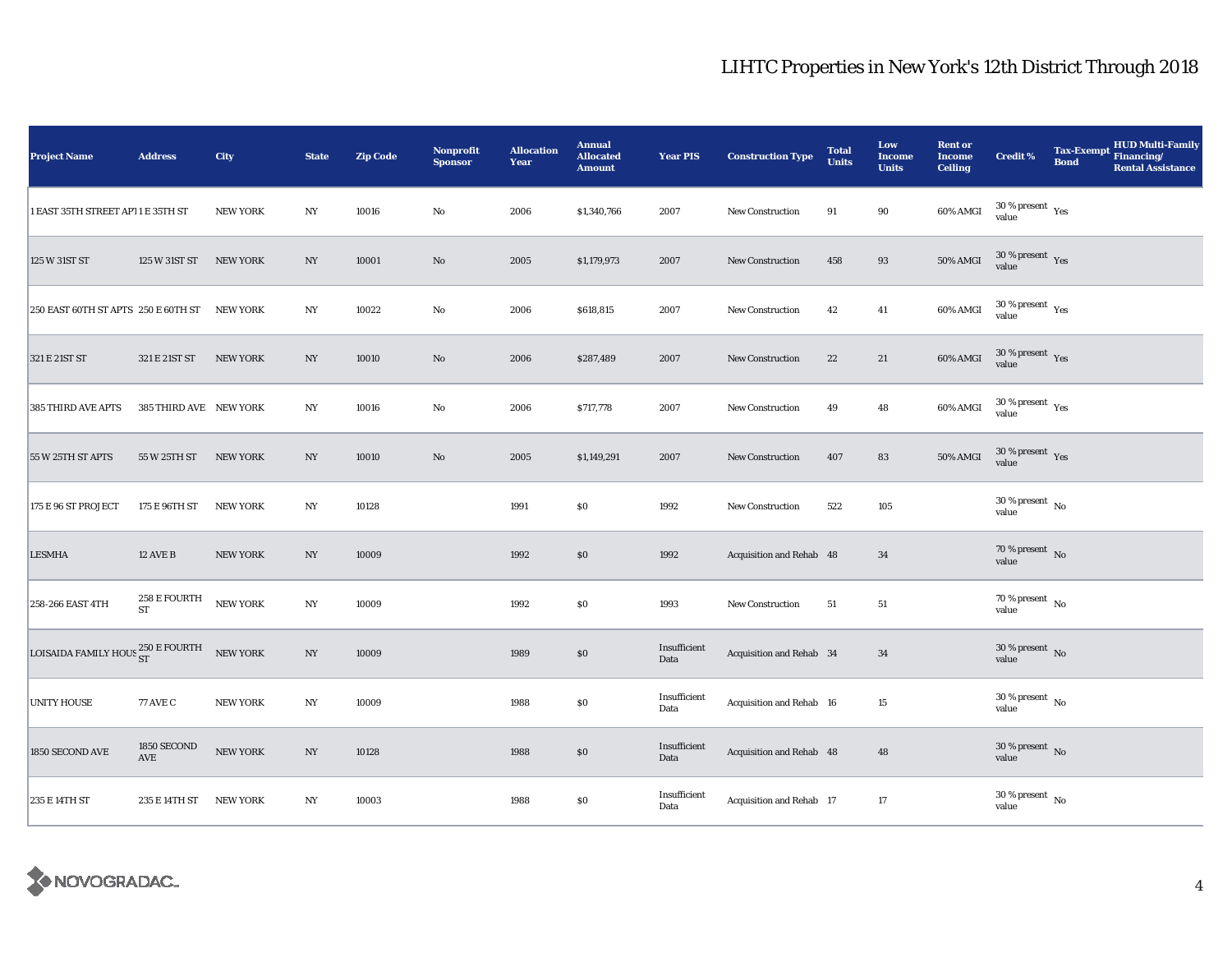| <b>Project Name</b>                                                                                                                                    | <b>Address</b>             | City                | <b>State</b>     | <b>Zip Code</b> | Nonprofit<br><b>Sponsor</b> | <b>Allocation</b><br>Year | <b>Annual</b><br><b>Allocated</b><br><b>Amount</b> | <b>Year PIS</b> | <b>Construction Type</b>  | <b>Total</b><br><b>Units</b> | Low<br>Income<br><b>Units</b> | <b>Rent or</b><br><b>Income</b><br><b>Ceiling</b> | Credit %                                 | <b>Tax-Exempt</b><br><b>Bond</b> | HUD Multi-Family<br>Financing/<br><b>Rental Assistance</b> |
|--------------------------------------------------------------------------------------------------------------------------------------------------------|----------------------------|---------------------|------------------|-----------------|-----------------------------|---------------------------|----------------------------------------------------|-----------------|---------------------------|------------------------------|-------------------------------|---------------------------------------------------|------------------------------------------|----------------------------------|------------------------------------------------------------|
| 26-14 JACKSON AVENUE $^{26\text{--}14}$ JACKSON $~$ LONG ISLAND CITY $~\text{NY}$                                                                      |                            |                     |                  | 11101           |                             | 2012                      | \$218,807                                          | 2014            | <b>New Construction</b>   | 98                           | 20                            | <b>50% AMGI</b>                                   | $30\,\%$ present $\,$ Yes value          |                                  |                                                            |
| 46-09 11TH STREET                                                                                                                                      | 46-09 11TH ST              | LONG ISLAND CITY NY |                  | 11101           |                             | 2012                      | \$137,202                                          | 2014            | New Construction          | 59                           | $12\,$                        | 50% AMGI                                          | $30\,\%$ present $\,$ $\rm Yes$<br>value |                                  |                                                            |
| 160 MADISON AVENUE A $^{160}_{\Lambda\text{VE}}$ MADISON                                                                                               |                            | <b>NEW YORK</b>     | $_{\mathrm{NY}}$ | 10016           |                             | Insufficient<br>Data      | \$30,000,000                                       | 2015            | New Construction          | 319                          | 64                            | 50% AMGI                                          | 30 % present<br>value                    |                                  |                                                            |
| TIMES SQUARE HOTEL 253 W 43RD ST NEW YORK                                                                                                              |                            |                     | NY               | 10036           |                             | 1991                      | $\$0$                                              | 1994            | Acquisition and Rehab 652 |                              | 535                           |                                                   | $70$ % present $\,$ No $\,$<br>value     |                                  |                                                            |
| HELP 14TH STREET                                                                                                                                       | 113 E 13TH ST              | <b>NEW YORK</b>     | NY               | 10003           |                             | 1994                      | $\$0$                                              | 1995            | New Construction          | 94                           | 93                            |                                                   | $70\,\%$ present $\,$ No value           |                                  |                                                            |
| <b>ASTORIA MAC</b>                                                                                                                                     | 110 ASTORIA<br><b>BLVD</b> | <b>QUEENS</b>       | $_{\mathrm{NY}}$ | 11102           |                             | 1991                      | $\$0$                                              | 1991            | New Construction          | 62                           | 16                            |                                                   | $30$ % present $\,$ No $\,$<br>value     |                                  |                                                            |
| 149 KENT AVENUE                                                                                                                                        | 149 KENT AVE BROOKLYN      |                     | NY               | 11249           |                             | Insufficient<br>Data      | \$5,342,182                                        | 2016            | <b>New Construction</b>   | 185                          | 33                            | 50% AMGI                                          | 30 % present<br>value                    |                                  |                                                            |
| $\boxed{\textbf{205 EAST 92ND STREET}\begin{array}{c} \textbf{205 EAST 92ND}\\\textbf{ST}\end{array}} \begin{array}{c} \textbf{NEW YORK} \end{array}}$ |                            |                     | $_{\mathrm{NY}}$ | 10128           |                             | Insufficient<br>Data      | \$120,000,000                                      | 2016            | <b>New Construction</b>   | $\bf{0}$                     | 47                            | 50% AMGI                                          | 30 % present<br>value                    |                                  |                                                            |
| 855 AVENUE OF THE AM 855 SIXTH AVE NEW YORK                                                                                                            |                            |                     | NY               | 10001           |                             | 2013                      | \$1,519,984                                        | 2016            | New Construction          | 375                          | 75                            | 50% AMGI                                          | 30 % present<br>value                    |                                  |                                                            |
| 43-25 HUNTER                                                                                                                                           | 43-25 HUNTER<br>ST         | LONG ISLAND CITY NY |                  | 11011           |                             | 2015                      | \$3,551,079                                        | 2017            | New Construction          | 195                          | 195                           | 60% AMGI                                          | 30 % present<br>value                    |                                  |                                                            |
| ROUND II (FRIENDSHIP 135 NORFOLK ST NEW YORK                                                                                                           |                            |                     | $_{\mathrm{NY}}$ | 10002           | Yes                         | 1990                      | \$369,669                                          | 1991            | Acquisition and Rehab 49  |                              | 48                            |                                                   | Not<br>Indicated                         |                                  |                                                            |
| ROUND II (COALITION P 181 E SECOND ST NEW YORK                                                                                                         |                            |                     | $_{\mathrm{NY}}$ | 10009           | Yes                         | 1990                      | \$299,028                                          | 1991            | Acquisition and Rehab 42  |                              | 41                            |                                                   | Not<br>Indicated                         |                                  |                                                            |
| 107-09 AVE D                                                                                                                                           | <b>107 AVE D</b>           | <b>NEW YORK</b>     | NY               | 10009           | Yes                         | 1991                      | \$293,844                                          | 1992            | Acquisition and Rehab 46  |                              | 45                            |                                                   | Not<br>Indicated                         |                                  |                                                            |

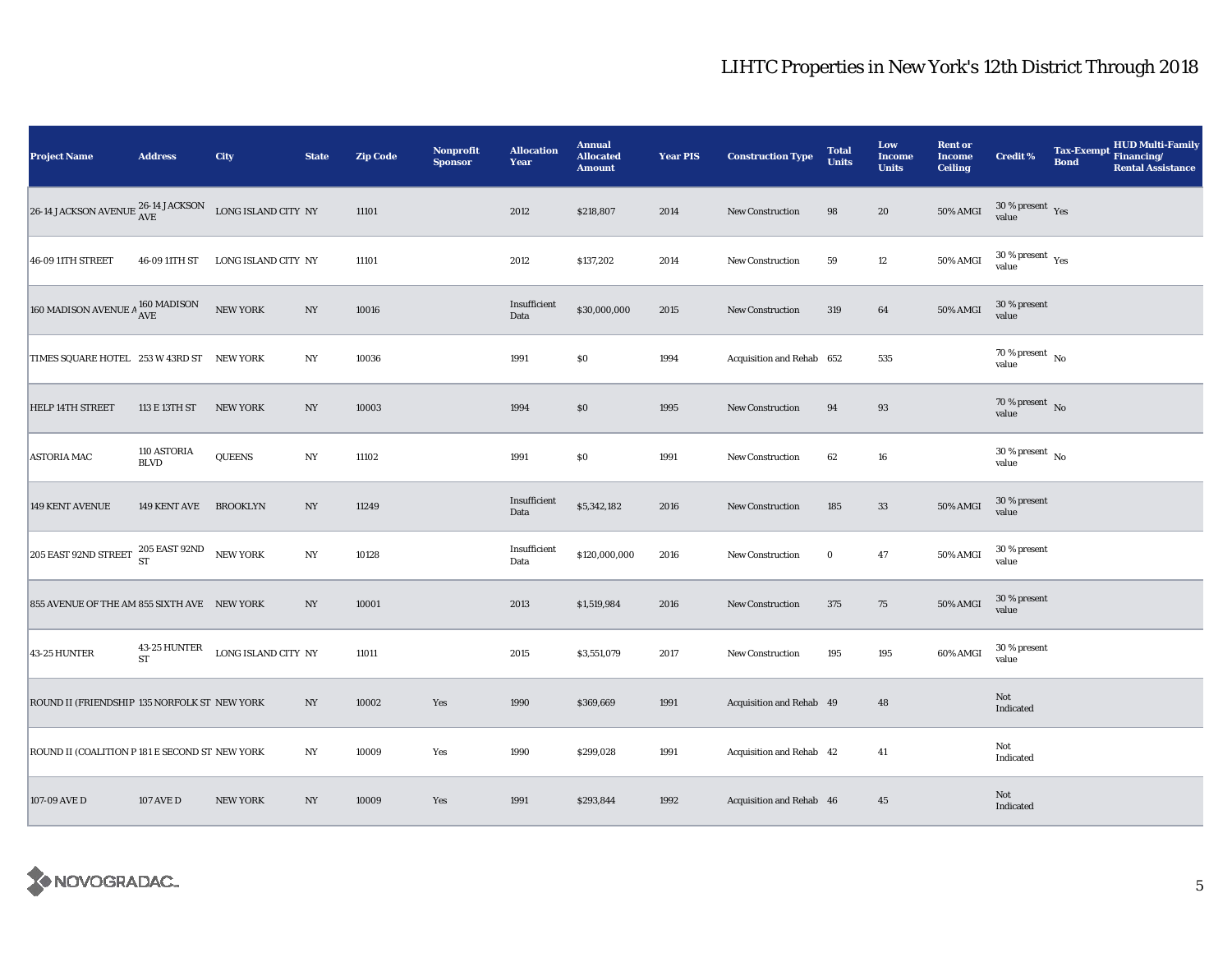| <b>Project Name</b>                                  | <b>Address</b>                          | City                | <b>State</b>     | <b>Zip Code</b> | <b>Nonprofit</b><br><b>Sponsor</b> | <b>Allocation</b><br>Year | <b>Annual</b><br><b>Allocated</b><br><b>Amount</b> | <b>Year PIS</b> | <b>Construction Type</b>  | <b>Total</b><br><b>Units</b> | Low<br><b>Income</b><br><b>Units</b> | <b>Rent or</b><br><b>Income</b><br><b>Ceiling</b> | <b>Credit %</b>                              | <b>Bond</b> | <b>HUD Multi-Family</b><br>Tax-Exempt Financing/<br><b>Rental Assistance</b> |
|------------------------------------------------------|-----------------------------------------|---------------------|------------------|-----------------|------------------------------------|---------------------------|----------------------------------------------------|-----------------|---------------------------|------------------------------|--------------------------------------|---------------------------------------------------|----------------------------------------------|-------------|------------------------------------------------------------------------------|
| <b>THE MONTEREY</b>                                  | 175 EAST 96TH<br><b>STREET</b>          | NEW YORK            | $_{\mathrm{NY}}$ | 10128           |                                    | 1991                      | \$737,016                                          | 1992            | New Construction          | 107                          | 107                                  | 50% AMGI                                          | $30\,\%$ present $\,$ Yes value              |             | $\rm No$                                                                     |
| ROUND III (COALITION 1360 E FOURTH                   |                                         | NEW YORK            | NY               | 10009           | Yes                                | 1991                      | \$142,100                                          | 1993            | Acquisition and Rehab 23  |                              | $\bf{22}$                            |                                                   | Not<br>Indicated                             |             |                                                                              |
| ROUND III (NORTHERN $_{\rm AVE}^{29\rm\, DEBEVOISE}$ |                                         | <b>BROOKLYN</b>     | NY               | 11211           | Yes                                | 1991                      | \$116,224                                          | 1993            | Acquisition and Rehab 18  |                              | $17\,$                               |                                                   | Not<br>Indicated                             |             |                                                                              |
| ROUND III (NWR)                                      | 28 KINGSLAND<br>$\operatorname{AVE}$    | <b>BROOKLYN</b>     | $_{\mathrm{NY}}$ | 11211           | Yes                                | 1991                      | \$209,334                                          | 1993            | Acquisition and Rehab 33  |                              | $32\,$                               |                                                   | Not<br>Indicated                             |             |                                                                              |
| ROUND V (MILAGROSA) 1265 PARK AVE NEW YORK           |                                         |                     | $_{\mathrm{NY}}$ | 10029           | Yes                                | 1992                      | \$338,219                                          | 1994            | Acquisition and Rehab 58  |                              | $57\,$                               |                                                   | Not<br>Indicated                             |             |                                                                              |
| PITT ST APTS                                         | 93 PITT ST                              | <b>NEW YORK</b>     | $_{\mathrm{NY}}$ | 10002           | $\rm No$                           | 1993                      | \$175,852                                          | 1995            | Acquisition and Rehab 35  |                              | $\bf 35$                             |                                                   | Not<br>Indicated                             | No          |                                                                              |
| <b>HOUR APTS</b>                                     | 3554 11TH ST                            | LONG ISLAND CITY NY |                  | 11106           | Yes                                | 2004                      | \$117,500                                          | 2005            | Acquisition and Rehab 8   |                              | $\bf8$                               |                                                   | Not<br>Indicated                             |             |                                                                              |
| <b>RIVEREAST</b>                                     | 408 EAST 92ND NEW YORK<br><b>STREET</b> |                     | $_{\mathrm{NY}}$ | 10128           | $\rm No$                           | 2003                      | \$394,528                                          | 2005            | <b>New Construction</b>   | 196                          | $39\,$                               | 50% AMGI                                          | $30$ % present $\,$ $\rm Yes$<br>value       |             | Yes                                                                          |
| ONE CARNEGIE HILL                                    | 215 EAST 96TH<br>STREET                 | NEW YORK            | NY               | 10128           | $\rm No$                           | 2003                      | \$444,814                                          | 2006            | New Construction          | 261                          | 53                                   | 50% AMGI                                          | $30$ % present $\rm\thinspace\,Yes$<br>value |             | $\mathbf{No}$                                                                |
| <b>AAFE HOUSING</b>                                  | 108 NORFOLK ST NEW YORK                 |                     | NY               | 10002           |                                    | 1997                      | \$0\$                                              | 1999            | New Construction          | 24                           | 23                                   |                                                   | 70 % present $\hbox{~No}$<br>value           |             |                                                                              |
| <b>ROUND V (PEOPLES MU'</b> $_{ST}^{334}$ E EIGHTH   |                                         | <b>NEW YORK</b>     | $_{\mathrm{NY}}$ | 10009           | $\rm No$                           | 1993                      | \$207,593                                          | 1995            | Acquisition and Rehab 30  |                              | 29                                   |                                                   | Not<br>Indicated                             | No          |                                                                              |
| <b>BRITTANY</b>                                      | 1775 YORK AVE NEW YORK                  |                     | $_{\mathrm{NY}}$ | 10128           | Yes                                | 1994                      | \$339,111                                          | 1995            | New Construction          | 273                          | 55                                   |                                                   | Not<br>Indicated                             | Yes         |                                                                              |
| <b>WOODSTOCK HOTEL</b>                               | 127 W 43RD ST NEW YORK                  |                     | $_{\mathrm{NY}}$ | 10036           | No                                 | 1993                      | \$884,785                                          | 1995            | Acquisition and Rehab 283 |                              | 262                                  |                                                   | Not<br>Indicated                             | No          |                                                                              |

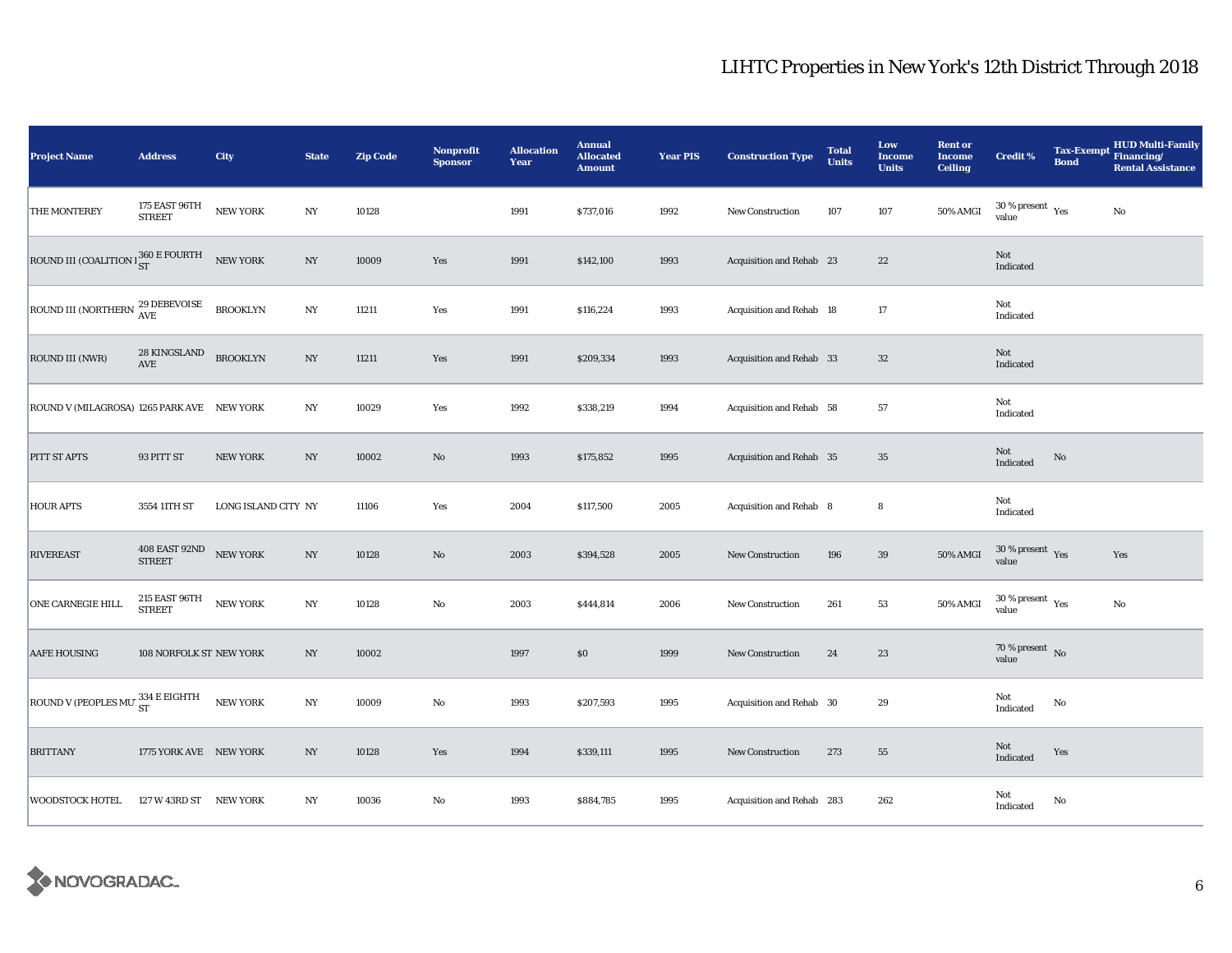| <b>Project Name</b>                            | <b>Address</b>                    | City            | <b>State</b>     | <b>Zip Code</b> | Nonprofit<br><b>Sponsor</b> | <b>Allocation</b><br>Year | <b>Annual</b><br><b>Allocated</b><br><b>Amount</b> | <b>Year PIS</b> | <b>Construction Type</b>                                                            | <b>Total</b><br><b>Units</b> | Low<br><b>Income</b><br><b>Units</b> | <b>Rent or</b><br><b>Income</b><br><b>Ceiling</b> | <b>Credit %</b>                                   | <b>Tax-Exempt</b><br><b>Bond</b> | <b>HUD Multi-Family</b><br>Financing/<br><b>Rental Assistance</b> |
|------------------------------------------------|-----------------------------------|-----------------|------------------|-----------------|-----------------------------|---------------------------|----------------------------------------------------|-----------------|-------------------------------------------------------------------------------------|------------------------------|--------------------------------------|---------------------------------------------------|---------------------------------------------------|----------------------------------|-------------------------------------------------------------------|
| THE BRITTANY                                   | <b>1775 YORK</b><br><b>AVENUE</b> | <b>NEW YORK</b> | NY               | 10128           |                             | 1994                      | \$339,111                                          | 1995            | <b>New Construction</b>                                                             | 55                           | 55                                   | 50% AMGI                                          | $30\,\%$ present $\,$ Yes value                   |                                  | $\mathbf{No}$                                                     |
| <b>BETTER PLACE</b>                            | 331 E 86TH ST                     | <b>NEW YORK</b> | NY               | 10028           | No                          | 1995                      | \$229,148                                          | 1996            | Acquisition and Rehab 28                                                            |                              | 28                                   |                                                   | Not<br>Indicated                                  | No                               |                                                                   |
| <b>FRIENDS HOUSE</b>                           | 130 E 25TH ST                     | <b>NEW YORK</b> | NY               | 10010           | $\mathbf{N}\mathbf{o}$      | 1994                      | \$181,147                                          | 1996            | Acquisition and Rehab 50                                                            |                              | ${\bf 50}$                           |                                                   | Not<br>Indicated                                  | No                               |                                                                   |
| ROUND VI (RENAISSANC $^{241}_{ST}$ E SECOND    |                                   | <b>NEW YORK</b> | $_{\mathrm{NY}}$ | 10009           | $\rm No$                    | 1995                      | \$271,439                                          | 1997            | Acquisition and Rehab 38                                                            |                              | 37                                   |                                                   | Not<br>Indicated                                  | No                               |                                                                   |
| ROUND VI (RENAISSANC 17 AVE B                  |                                   | <b>NEW YORK</b> | NY               | 10009           | $\rm No$                    | 1996                      | \$66,662                                           | 1997            | Acquisition and Rehab 7                                                             |                              | $7\phantom{.0}$                      |                                                   | Not<br>$\label{thm:indicated} \textbf{Indicated}$ | No                               |                                                                   |
| EL CARIBE PHASE I                              | 147 RIVINGTON<br><b>ST</b>        | <b>NEW YORK</b> | $_{\mathrm{NY}}$ | 10002           | Yes                         | 1996                      | \$191,837                                          | 1998            | Acquisition and Rehab 36                                                            |                              | 31                                   |                                                   | 70 % present $\hbox{~No}$<br>value                |                                  |                                                                   |
| KENMORE RESIDENCE 143 E 23RD ST                |                                   | <b>NEW YORK</b> | NY               | 10010           | Yes                         | 1996                      | \$2,400,000                                        | 1998            | Acquisition and Rehab 327                                                           |                              | 310                                  |                                                   | $70\,\%$ present $${\rm No}$$ value               |                                  |                                                                   |
| CHELSEA WEST APARTN $^{155}_{\rm STREET}$ 21ST |                                   | <b>NEW YORK</b> | $_{\mathrm{NY}}$ | 10011           | No                          | 2004                      | \$220,149                                          | 2006            | <b>New Construction</b>                                                             | 110                          | $22\,$                               | 50% AMGI                                          | $30\,\%$ present $\,$ Yes value                   |                                  | $\mathbf{No}$                                                     |
| 609 METROPOLITAN AVI METROPOLITAN BROOKLYN     | 609<br><b>AVENUE</b>              |                 | NY               | 11211           | $\mathbf{N}\mathbf{o}$      | 2006                      | \$232,941                                          | 2007            | Acquisition and Rehab 65                                                            |                              | 64                                   | 60% AMGI                                          | 30 % present $\gamma_{\rm{es}}$<br>value          |                                  |                                                                   |
| MONSIGNOR VETRO ASS 320 DEVOE                  |                                   | <b>BROOKLYN</b> | NY               | 11211           |                             | 2006                      | \$198,120                                          | 2007            | Acquisition and Rehab 45                                                            |                              | 44                                   | 60% AMGI                                          | $30\,\%$ present $\,$ $\rm Yes$<br>value          |                                  |                                                                   |
| COOPER SQUARE SUPPO 29 E SECOND ST NEW YORK    |                                   |                 | $_{\mathrm{NY}}$ | 10003           | Yes                         | 2008                      | \$75,000                                           | 2007            | Both New Construction $54$<br>and $\ensuremath{\mathrm{A}}/\ensuremath{\mathrm{R}}$ |                              | ${\bf 53}$                           | 60% AMGI                                          | $30$ % present $\,$ $\rm Yes$<br>value            |                                  |                                                                   |
| <b>BISHOP FRANCIS J. MUC 29 GREEN</b>          |                                   | <b>BROOKLYN</b> | $_{\mathrm{NY}}$ | 11238           | Yes                         | 2005                      | \$239,749                                          | 2007            | Acquisition and Rehab 86                                                            |                              | 85                                   | 60% AMGI                                          | $30$ % present $\rm\thinspace\,Yes$<br>value      |                                  | No                                                                |
| MSGR. THOMAS CAMPBI 25-63 22ND                 |                                   | <b>BROOKLYN</b> | $_{\mathrm{NY}}$ | 11102           | Yes                         | 2005                      | \$252,647                                          | 2007            | Acquisition and Rehab 73                                                            |                              | 72                                   | 60% AMGI                                          | $30\,\%$ present $\,$ Yes<br>value                |                                  | $\mathbf{No}$                                                     |

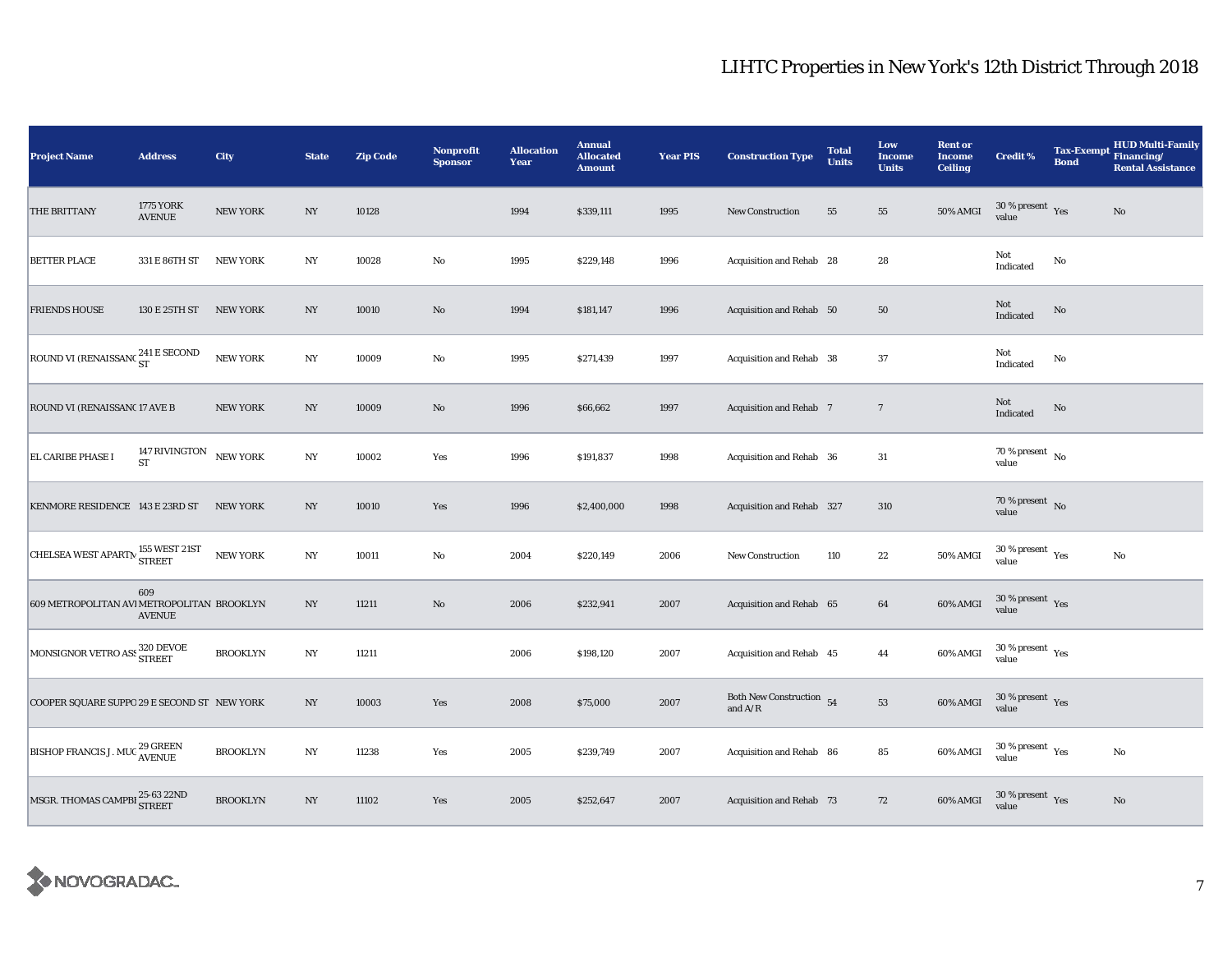| <b>Project Name</b>                                  | <b>Address</b>             | City                | <b>State</b>     | <b>Zip Code</b> | Nonprofit<br><b>Sponsor</b> | <b>Allocation</b><br>Year | <b>Annual</b><br><b>Allocated</b><br><b>Amount</b> | <b>Year PIS</b> | <b>Construction Type</b>  | <b>Total</b><br><b>Units</b> | Low<br><b>Income</b><br><b>Units</b> | <b>Rent or</b><br><b>Income</b><br><b>Ceiling</b> | <b>Credit %</b>                              | <b>Tax-Exempt</b><br><b>Bond</b> | <b>HUD Multi-Family</b><br>Financing/<br><b>Rental Assistance</b> |
|------------------------------------------------------|----------------------------|---------------------|------------------|-----------------|-----------------------------|---------------------------|----------------------------------------------------|-----------------|---------------------------|------------------------------|--------------------------------------|---------------------------------------------------|----------------------------------------------|----------------------------------|-------------------------------------------------------------------|
| UNITED MUTUAL HOUSI 535 E FIFTH ST NEW YORK          |                            |                     | NY               | 10009           |                             | 1999                      | $\$0$                                              | 1999            | <b>New Construction</b>   | 30                           | 29                                   |                                                   | 70 % present $\hbox{~No}$<br>value           |                                  |                                                                   |
| <b>LESC HOUSE HDFC</b>                               | 630 E SIXTH ST NEW YORK    |                     | NY               | 10009           |                             | 2000                      | $\$0$                                              | 2001            | Acquisition and Rehab 40  |                              | 40                                   |                                                   | $70\%$ present No<br>value                   |                                  |                                                                   |
| HURON STREET SENIOR 150 HURON ST                     |                            | <b>BROOKLYN</b>     | NY               | 11222           |                             | 2001                      | \$0                                                | 2002            | New Construction          | 32                           | 32                                   |                                                   | $70$ % present $\,$ No $\,$<br>value         |                                  |                                                                   |
| <b>ROUND VII (LESCA)</b>                             | <b>143 AVE D</b>           | <b>NEW YORK</b>     | $_{\mathrm{NY}}$ | 10009           | Yes                         | 1997                      | \$285,976                                          | 1999            | Acquisition and Rehab 27  |                              | 26                                   |                                                   | Not<br>Indicated                             | No                               |                                                                   |
| <b>GLASS FACTORY</b>                                 | 137 AVE D                  | <b>NEW YORK</b>     | $_{\mathrm{NY}}$ | 10009           | Yes                         | 1998                      | \$225,000                                          | 1999            | Acquisition and Rehab 45  |                              | 45                                   |                                                   | Not<br>Indicated                             | No                               |                                                                   |
| PRINCE GEORGE                                        | 14 E 28TH ST               | <b>NEW YORK</b>     | $_{\mathrm{NY}}$ | 10016           | Yes                         | 1998                      | \$1,600,000                                        | 1999            | Acquisition and Rehab 416 |                              | 333                                  |                                                   | Not<br>Indicated                             | No                               |                                                                   |
| NORFOLK APTS II                                      | 141 NORFOLK ST NEW YORK    |                     | NY               | 10002           |                             | 2001                      | $\$0$                                              | 2003            | <b>New Construction</b>   | 52                           | $52\,$                               |                                                   | $70\,\%$ present $\,$ No $\,$<br>value       |                                  |                                                                   |
| <b>GARDEN HOUSE</b>                                  | 535-37 EAST<br>11TH STREET | <b>NEW YORK</b>     | $_{\mathrm{NY}}$ | 10009           | Yes                         | 2012                      | \$508,794                                          | 2014            | <b>New Construction</b>   | 46                           | $45\,$                               | 60% AMGI                                          | 70 % present<br>value                        |                                  | Yes                                                               |
| HUNTER S POINT SOUTH <sup>1-50 50TH</sup>            |                            | LONG ISLAND CITY NY |                  | 11101           | Yes                         | 2013                      | \$1,552,047                                        | 2015            | <b>New Construction</b>   | 619                          | 124                                  | 50% AMGI                                          | $30$ % present $\rm\thinspace\,Yes$<br>value |                                  | $\mathbf{No}$                                                     |
| HUNTER S POINT SOUTH 1-55 BORDEN                     |                            | LONG ISLAND CITY NY |                  | 11101           | Yes                         | 2013                      | \$793,942                                          | 2015            | New Construction          | 306                          | 62                                   | 50% AMGI                                          | $30\,\%$ present $\,$ Yes<br>value           |                                  | $\mathbf{No}$                                                     |
| GREENPOINT LANDING <sup>21</sup> COMMERCIAL BROOKLYN |                            |                     | $_{\mathrm{NY}}$ | 11222           | No                          | 2016                      | \$1,101,242                                        | 2016            | <b>New Construction</b>   | 93                           | 92                                   | 60% AMGI                                          | 30 % present<br>value                        |                                  | No                                                                |
| <b>GREENPOINT LANDING 33 EAGLE</b>                   |                            | <b>BROOKLYN</b>     | $_{\mathrm{NY}}$ | 11222           | $\rm No$                    | Insufficient<br>Data      | \$731,994                                          | 2016            | New Construction          | 97                           | 58                                   | 60% AMGI                                          | 30 % present<br>value                        |                                  | $\mathbf{No}$                                                     |
| <b>GREEN POINT LANDING 33 EAGLE</b>                  |                            | <b>BROOKLYN</b>     | $_{\mathrm{NY}}$ | 11222           | Yes                         | 2018                      | \$731,994                                          | 2016            | New Construction          | 98                           | ${\bf 58}$                           | 60% AMGI                                          | 30 % present<br>value                        |                                  | No                                                                |

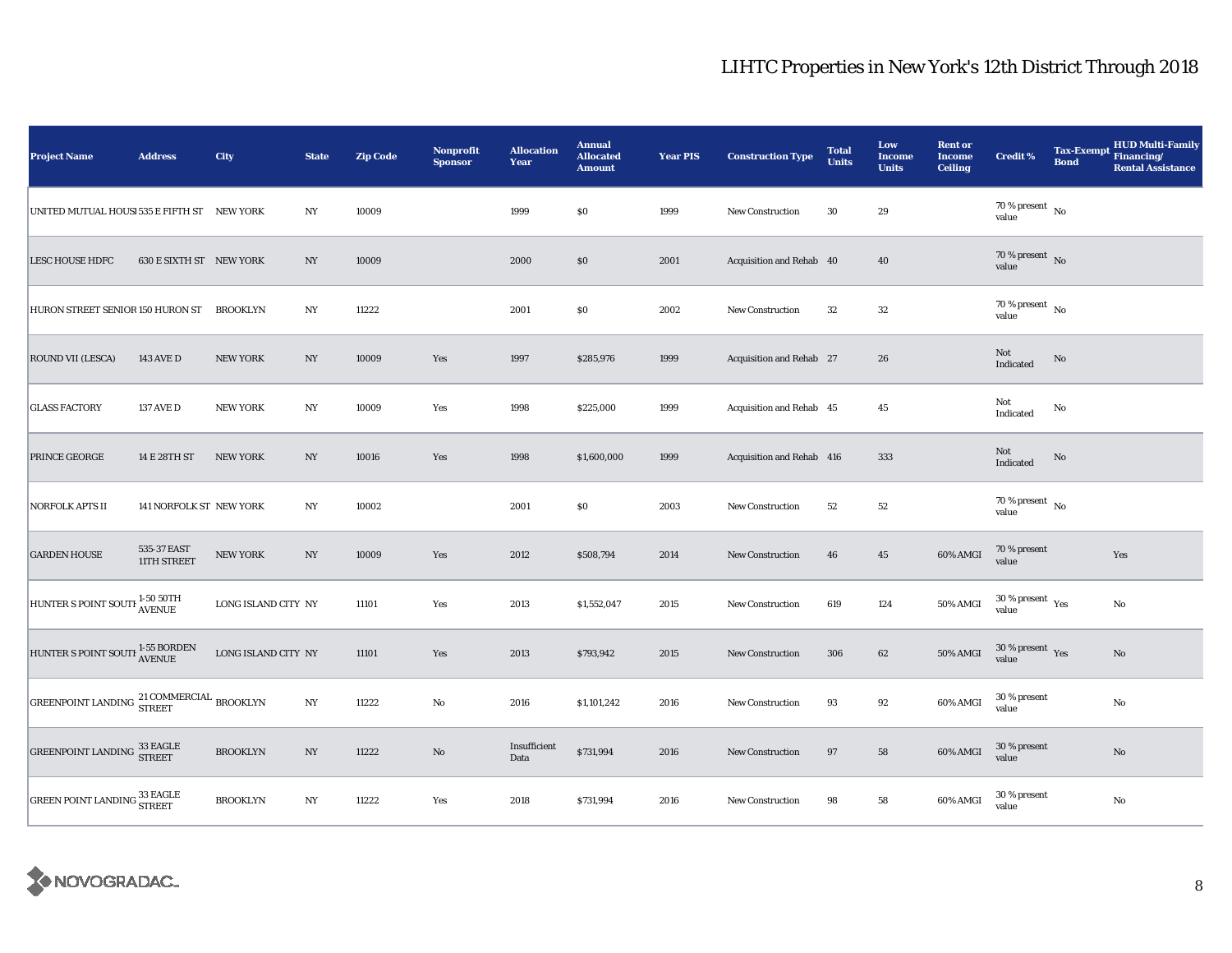| <b>Project Name</b>                                                                                         | <b>Address</b>                | <b>City</b>     | <b>State</b>     | <b>Zip Code</b> | Nonprofit<br><b>Sponsor</b> | <b>Allocation</b><br>Year | <b>Annual</b><br><b>Allocated</b><br><b>Amount</b> | <b>Year PIS</b>      | <b>Construction Type</b>               | <b>Total</b><br><b>Units</b> | Low<br><b>Income</b><br><b>Units</b> | <b>Rent or</b><br><b>Income</b><br><b>Ceiling</b> | <b>Credit %</b>                          | <b>Bond</b> | <b>HUD Multi-Family</b><br>Tax-Exempt Financing/<br><b>Rental Assistance</b> |
|-------------------------------------------------------------------------------------------------------------|-------------------------------|-----------------|------------------|-----------------|-----------------------------|---------------------------|----------------------------------------------------|----------------------|----------------------------------------|------------------------------|--------------------------------------|---------------------------------------------------|------------------------------------------|-------------|------------------------------------------------------------------------------|
| $\begin{array}{ll} \texttt{ESSEX CROS SING - SITE} & \texttt{145 CLINTON} \\ \texttt{STREET} & \end{array}$ |                               | <b>NEW YORK</b> | $_{\mathrm{NY}}$ | 10002           | $\rm\thinspace No$          | 2018                      | \$979,446                                          | 2017                 | New Construction                       | 59                           | 59                                   | 60% AMGI                                          | $30\,\%$ present<br>value                |             | No                                                                           |
| ${\tt ESEX \; CROS SING \; SITE \; 6} \; {\small \frac{175 \; DELANCEY}{STREET}}$                           |                               | <b>NEW YORK</b> | $_{\mathrm{NY}}$ | 10002           | $\rm No$                    | 2015                      | \$1,939,980                                        | 2017                 | <b>New Construction</b>                | 100                          | 89                                   | 60% AMGI                                          | 70 % present<br>value                    |             | $\rm No$                                                                     |
| $\boxed{\textrm{STTE 5 - ESSEX CROSIN} \label{eq:STTE} ^{145~CLINTON}$                                      |                               | NEW YORK        | NY               | 10002           | $\rm\thinspace No$          | Insufficient<br>Data      | \$979,446                                          | 2017                 | New Construction                       | 105                          | 59                                   | 60% AMGI                                          | 30 % present<br>value                    |             | $\rm No$                                                                     |
| 1501 LEXINGTON AVENU LEXINGTON                                                                              | 1501<br>AVE                   | <b>NEW YORK</b> | NY               |                 |                             | Insufficient<br>Data      | $\$0$                                              | Insufficient<br>Data | Not Indicated                          | 32                           | $\bf{0}$                             |                                                   | Not<br>Indicated                         |             |                                                                              |
| 188 LUDLOW STREET LUDLOW ST                                                                                 |                               | <b>NEW YORK</b> | $_{\mathrm{NY}}$ |                 |                             | Insufficient<br>Data      | $\$0$                                              | Insufficient<br>Data | Not Indicated                          | 62                           | $\bf{0}$                             |                                                   | Not<br>Indicated                         |             |                                                                              |
| HENRY PHIPPS PLAZA S( <sup>330 EAST 26TH</sup> NEW YORK                                                     |                               |                 | $_{\mathrm{NY}}$ | 10010           | Yes                         | 2006                      | \$1,280,328                                        | 2008                 | Acquisition and Rehab 404              |                              | 295                                  | 60% AMGI                                          | $30\,\%$ present $\,$ Yes value          |             | Yes                                                                          |
| JENNINGS HALL, LP                                                                                           | 260 POWERS<br><b>STREET</b>   | <b>BROOKLYN</b> | NY               | 11211           |                             | 2009                      | \$413,810                                          | 2009                 | Acquisition and Rehab 150              |                              | 149                                  | 60% AMGI                                          | $30\,\%$ present $\,$ Yes value          |             |                                                                              |
| <b>FABRIA HOUSES</b>                                                                                        | 212 EAST 7TH<br><b>STREET</b> | <b>NEW YORK</b> | $_{\mathrm{NY}}$ | 10009           | Yes                         | 2006                      | \$919,722                                          | 2009                 | New Construction                       | 66                           | $\bf 65$                             | 60% AMGI                                          | $30\,\%$ present $\,$ Yes value          |             |                                                                              |
| COURTLANDT CORNERS 902 BROADWAY NEW YORK                                                                    |                               |                 | NY               | 10010           | $\rm No$                    | 2008                      | \$1,349,257                                        | 2010                 | New Construction                       | 71                           | 71                                   | 60% AMGI                                          | $70\,\%$ present $\,$ No value           |             |                                                                              |
| PERMANENCE HOUSES 1203 AVE A                                                                                |                               | <b>NEW YORK</b> | NY               | 10009           | Yes                         | 2008                      | \$408,243                                          | 2010                 | Acquisition and Rehab 29               |                              | 29                                   | 60% AMGI                                          | $70\,\%$ present $\,$ $\rm Yes$<br>value |             |                                                                              |
| PERMANENCE HOUSES 189 E SECOND                                                                              |                               | <b>NEW YORK</b> | $_{\mathrm{NY}}$ | 10009           | Yes                         | 2008                      | \$408,243                                          | 2011                 | Acquisition and Rehab 30               |                              | 23                                   | 60% AMGI                                          | $70\,\%$ present $\,$ No $\,$<br>value   |             |                                                                              |
| 260 WEST 26 TH STREET 260 W 26TH ST NEW YORK                                                                |                               |                 | $_{\mathrm{NY}}$ | 10001           |                             | 2011                      | \$630,895                                          | 2011                 | New Construction                       | 59                           | 59                                   | 50% AMGI                                          | $30$ % present $\,$ No $\,$<br>value     |             |                                                                              |
| FORT WASHINGTON AVI 1267 PARK AVE NEW YORK                                                                  |                               |                 | $_{\mathrm{NY}}$ | 10029           | Yes                         | 2009                      | \$167,553                                          | 2011                 | Both New Construction $6$<br>and $A/R$ |                              | $\bf 6$                              | <b>50% AMGI</b>                                   | $70\,\%$ present $\,$ Yes value          |             |                                                                              |